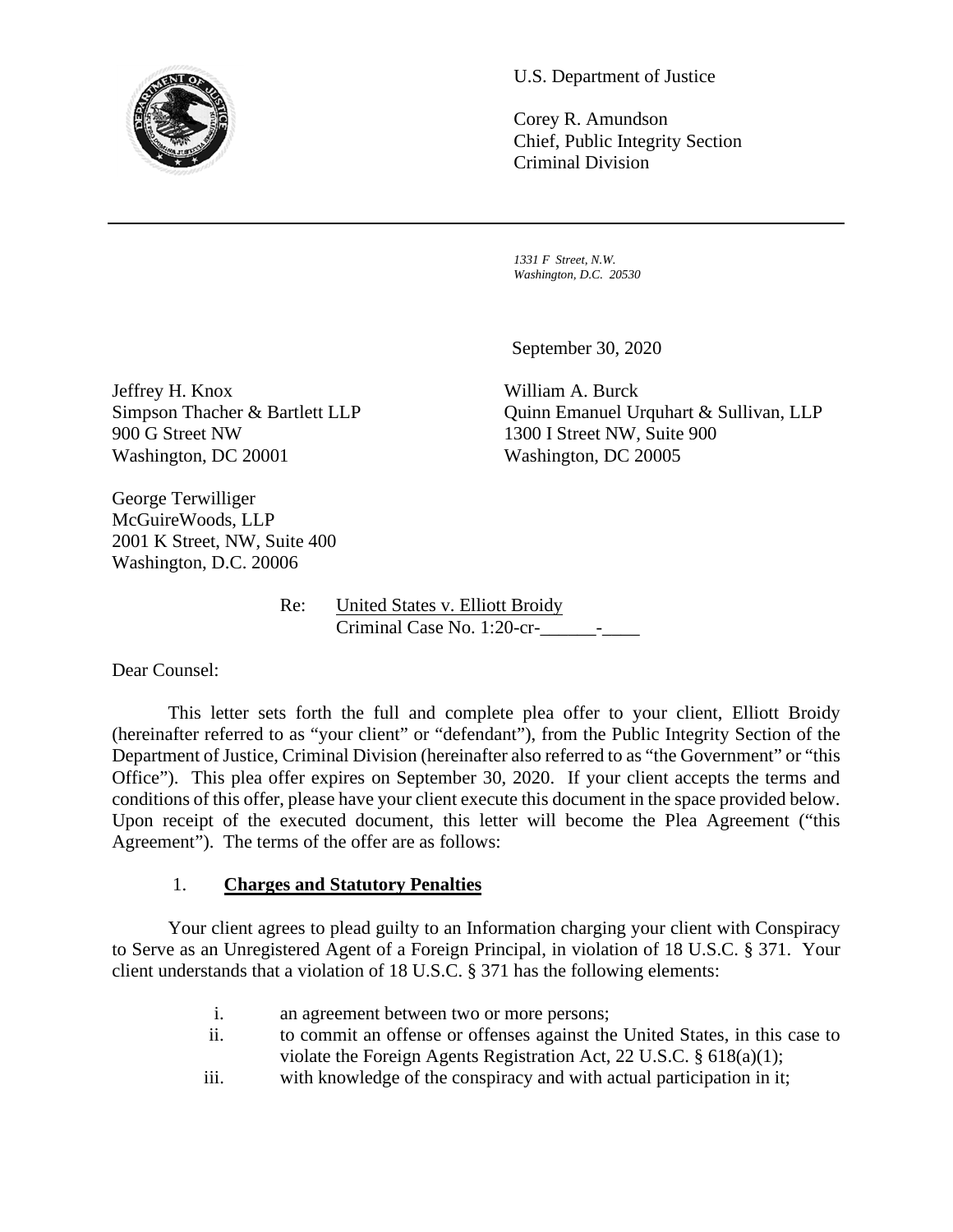iv. where one or more of the co-conspirators takes an overt act in furtherance of the conspiracy.

Your client understands that a violation of 18 U.S.C. § 371 carries a maximum sentence of five years of imprisonment; a fine of \$250,000 or twice the pecuniary gain or loss of the offense, pursuant to 18 U.S.C. § 3571(b)(3) and (d); a term of supervised release of not more than three years, pursuant to 18 U.S.C. §  $3583(b)(2)$ ; an obligation to pay any applicable interest or penalties on fines and restitution not timely made; and forfeiture as set forth below.

In addition, your client agrees to pay a special assessment of \$100 per felony conviction to the Clerk of the United States District Court for the District of Columbia. Your client also understands that, pursuant to 18 U.S.C. § 3572 and § 5E1.2 of the United States Sentencing Commission, *Guidelines Manual* (2018) (hereinafter "Sentencing Guidelines," "Guidelines," or "U.S.S.G."), the Court may also impose a fine that is sufficient to pay the federal government the costs of any imprisonment, term of supervised release, and period of probation.

# 2. **Factual Stipulations**

Your client agrees that the attached "Statement of Offense" fairly and accurately describes your client's actions and involvement in the offense to which your client is pleading guilty. Please have your client sign and return the Statement of Offense as a written proffer of evidence, along with this Agreement.

# 3. **Additional Charges**

In consideration of your client's guilty plea to the above offense, your client will not be further prosecuted criminally by this Office for the conduct set forth in the attached Statement of Offense or the additional conduct referenced in paragraph 5 below.

# 4. **Sentencing Guidelines Analysis**

Your client understands that the sentence in this case will be determined by the Court, pursuant to the factors set forth in 18 U.S.C. § 3553(a), including a consideration of the applicable guidelines and policies promulgated by the Sentencing Guidelines. Pursuant to Federal Rule of Criminal Procedure  $11(c)(1)(B)$ , and to assist the Court in determining the appropriate sentence, the parties agree to the following:

With respect to the object offense of 22 U.S.C. § 618(a)(1) (Unregistered Agent in violation of the Foreign Agents Registration Act ("FARA")), your client and the Government agree that the Sentencing Guidelines do not contain a guideline, but call for the use of the most analogous guideline. U.S.S.G. § 2X5.1. Under the facts of this case, the parties agree that there is no sufficiently analogous guideline. Thus, the factors set forth in 18 U.S.C. § 3553(a) shall control for this object offense, except that any guidelines and policy statements that can be applied meaningfully shall remain applicable. U.S.S.G. § 2X5.1.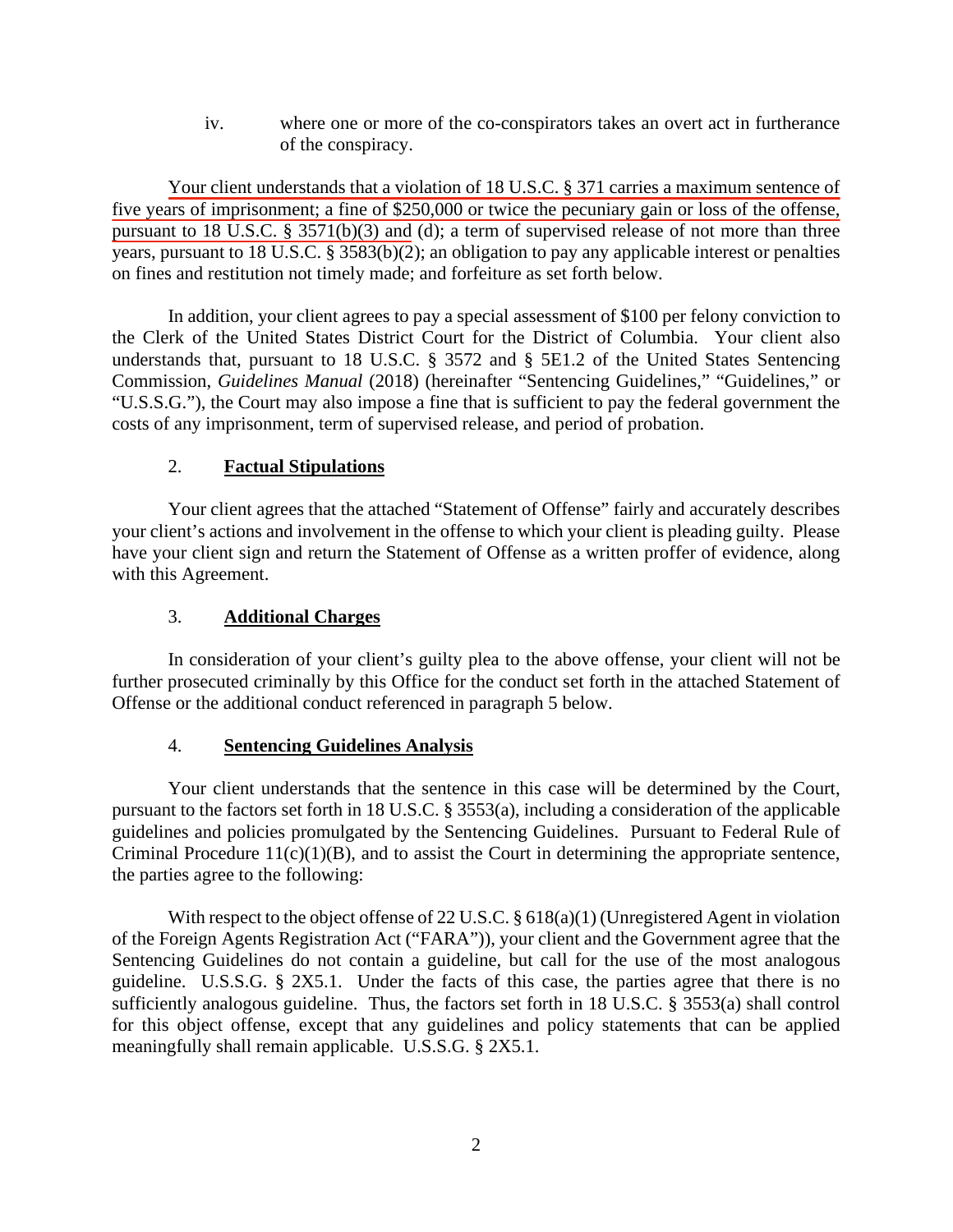#### **A. Estimated Criminal History Category**

Based upon the information now available to this Office, your client has one prior misdemeanor conviction.

Accordingly, your client is estimated to have one criminal history point and your client's Criminal History Category is estimated to be I (the "Estimated Criminal History Category"). Your client acknowledges that after the pre-sentence investigation by the United States Probation Office, a different conclusion regarding your client's criminal convictions and/or criminal history points may be reached and your client's criminal history points may increase or decrease.

## **B. Estimated Guidelines Range**

Based upon the above, there is no estimated Sentencing Guidelines range (the "Estimated Guidelines Range"). Likewise, pursuant to U.S.S.G. § 5E1.2, there is no estimated Guidelines range for the applicable fine. Your client reserves the right to ask the Court not to impose any applicable fine.

Your client understands and acknowledges that the parties' agreement that no guideline applies to the offense of conviction is not binding on the Probation Office or the Court. Should the Court or Probation Office determine that a Guidelines range is applicable, that will not be a basis for withdrawal or recission of this Agreement by either party.

Your client understands and acknowledges that the terms of this section apply only to conduct that occurred before the execution of this Agreement.

#### 5. **Reservation of Allocution**

The Government and your client reserve the right to describe fully, both orally and in writing, to the sentencing judge, the nature and seriousness of your client's misconduct, including any misconduct not described in the charge to which your client is pleading guilty, to inform the presentence report writer and the Court of any relevant facts, to dispute any factual inaccuracies in the presentence report, and to contest any matters not provided for in this Agreement. In connection with informing the presentence report writer and the Court of any relevant facts, the parties agree that the Government will present information relating to your client's efforts obtain business from a Middle Eastern country and your client's efforts to influence U.S. policy towards a second Middle Eastern country and its alleged support of terrorist activities, and your client has the right to contest the matter. The parties also reserve the right to address the correctness of any Sentencing Guidelines calculations determined by the presentence report writer or the Court, even if those calculations differ from the parties' agreement that no guideline applies as referenced herein. In the event that the Court or the presentence report writer considers any Sentencing Guidelines adjustments, departures, or calculations different from those agreed to and/or estimated in this Agreement, or contemplates a sentence outside the Guidelines range based upon the general sentencing factors listed in 18 U.S.C. § 3553(a), the parties reserve the right to answer any related inquiries from the Court or the presentence report writer and to argue for a sentence within the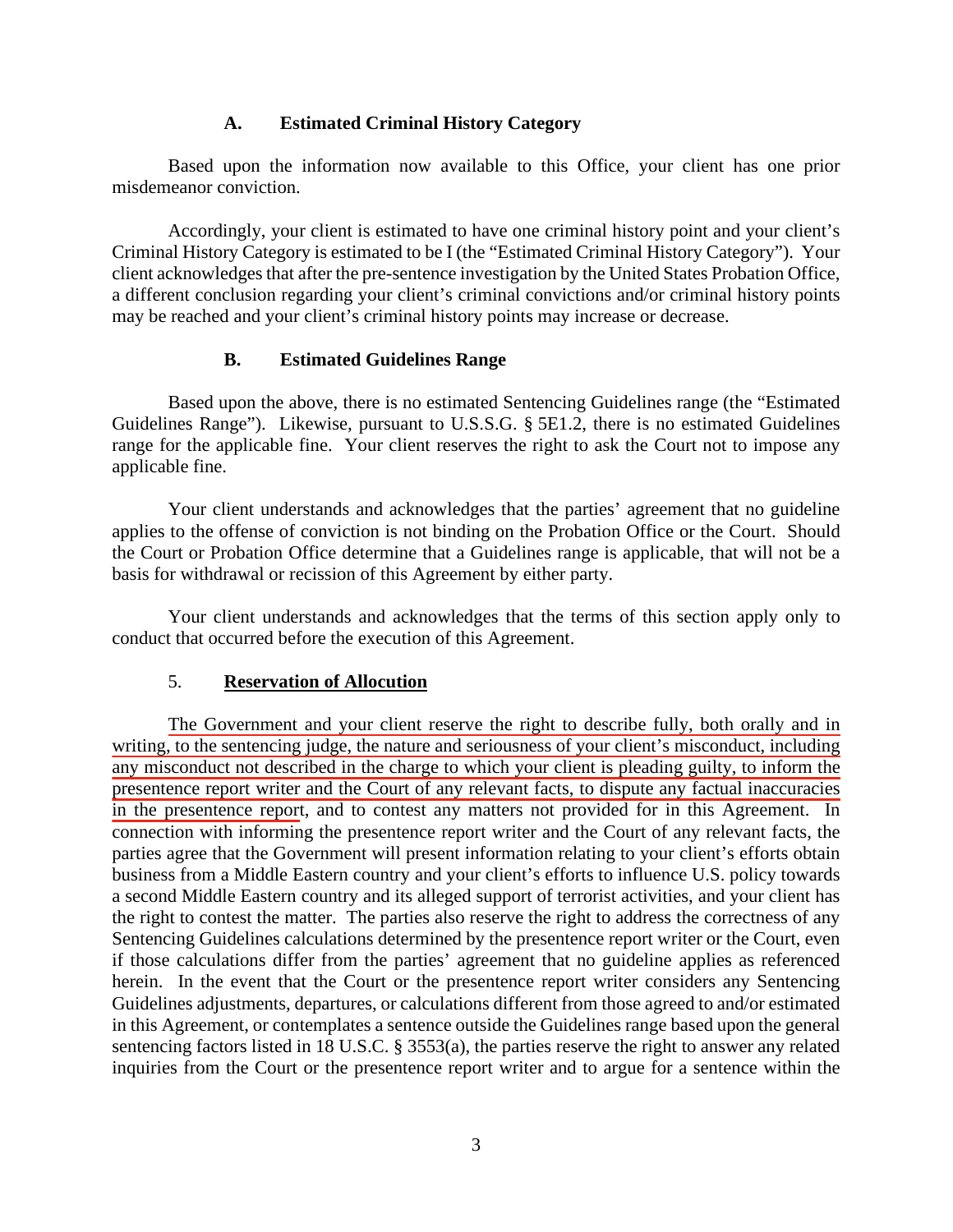Guidelines range, as ultimately determined by the Court, even if the Guidelines range ultimately determined by the Court is different from the parties' agreement that no guideline applies.

In addition, if in this Agreement the Government has agreed to recommend or refrain from recommending to the Court a particular resolution of any sentencing issue, the Government and your client reserve the right to full allocution in any post-sentence litigation. The parties retain the full right of allocution in connection with any post-sentence motion which may be filed in this matter and/or any proceeding(s) before the Bureau of Prisons. In addition, given that the parties anticipate that your client's sentencing will be delayed until his cooperation is concluded, your client acknowledges that the Government is not obligated and does not intend to file any postsentence downward departure motion in this case pursuant to Rule 35(b) of the Federal Rules of Criminal Procedure.

## 6. **Court Not Bound by this Agreement or the Sentencing Guidelines**

Your client understands that the sentence in this case will be imposed in accordance with 18 U.S.C. § 3553(a). Your client further understands that the sentence to be imposed is a matter solely within the discretion of the Court. Your client acknowledges that the Court is not obligated to follow any recommendation of the Government at the time of sentencing or to grant a downward departure or otherwise reduce your client's sentence under the sentencing factors provided in 18 U.S.C. § 3553(a) based on your client's substantial assistance to the Government, even if the Government files a motion or recommends a reduction. Your client understands that the Government's recommendation is not binding on the Court.

Your client acknowledges that your client's entry of a guilty plea to the charged offense authorizes the Court to impose any sentence, up to and including the statutory maximum sentence. The Government cannot, and does not, make any promise or representation as to what sentence your client will receive. Moreover, it is understood that your client will have no right to withdraw your client's plea of guilty should the Court impose a sentence that does rely on a Guidelines range or if the Court does not follow the Government's sentencing recommendation. The Government and your client will be bound by this Agreement, regardless of the sentence imposed by the Court. Any effort by your client to withdraw the guilty plea because of the length of the sentence shall constitute a breach of this Agreement.

# 7. **Conditions of Release**

Your client acknowledges that, although the Government will not seek your client's detention pending sentencing, the final decision regarding your client's bond status or detention will be made by the Court at the time of your client's plea of guilty. The Government may move to change your client's conditions of release, including requesting that your client be detained pending sentencing, if your client engages in further criminal conduct prior to sentencing or if the Government obtains information that it did not possess at the time of your client's plea of guilty and that is relevant to whether your client is likely to flee or pose a danger to any person or the community. Your client also agrees that any violation of your client's release conditions, any misconduct by your client, or any inability or failure on the part of your client to continue your client's cooperation with the Government, may result in the Government filing an ex parte motion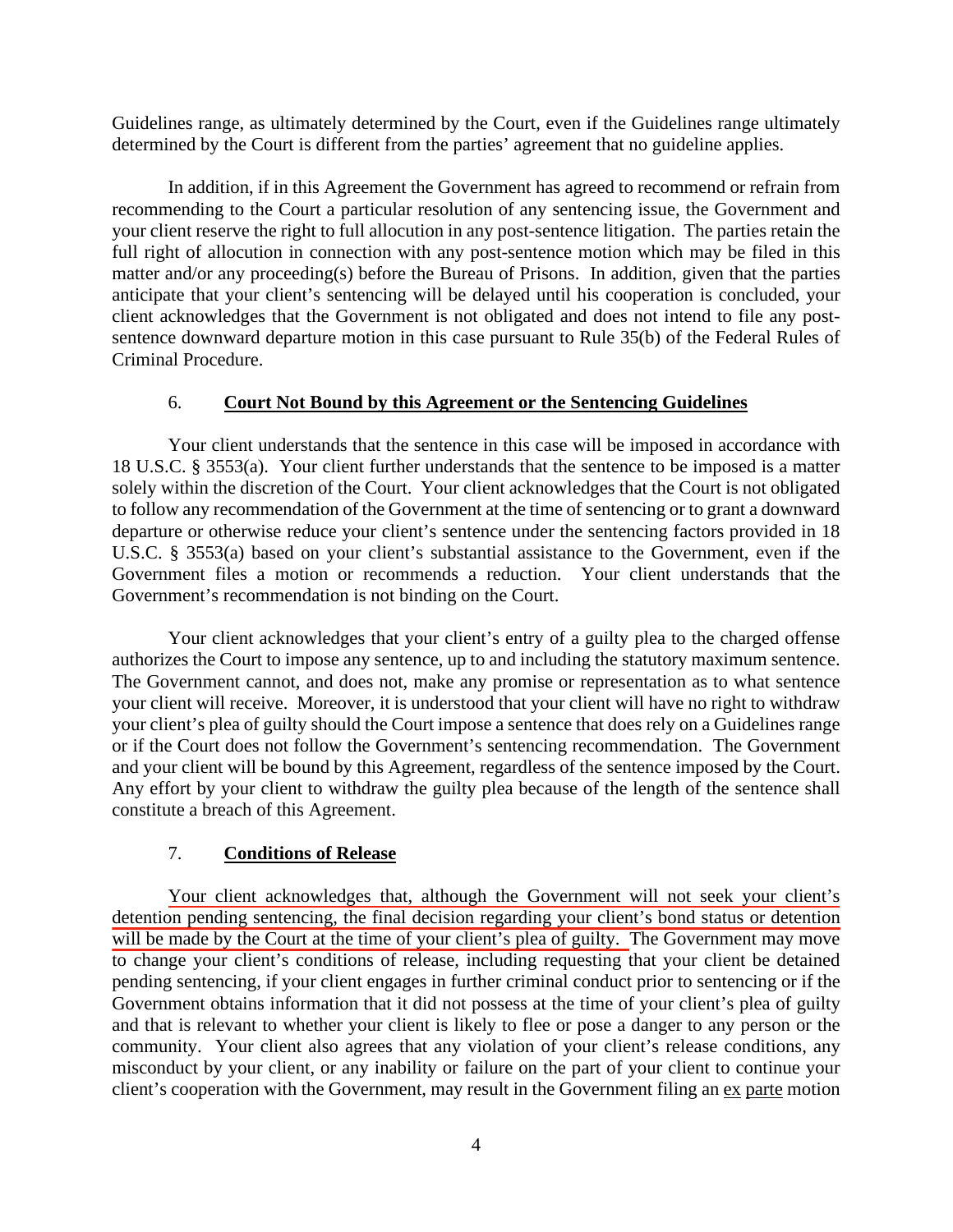with the Court requesting that a bench warrant be issued for your client's arrest and that your client be detained without bond while pending sentencing in your client's case.

# 8. **Cooperation**

Your client agrees to cooperate with the Government on the following terms and conditions:

(a) Your client shall cooperate fully, truthfully, completely and forthrightly with this Office and other Federal, state and local law enforcement authorities identified by this Office in any and all matters as to which the Government deems the cooperation relevant. Your client acknowledges that your client's cooperation may include, but will not necessarily be limited to: answering questions; providing sworn written statements; and participating in covert law enforcement activities. Any refusal by your client to cooperate fully, truthfully, completely and forthrightly as directed by this Office and other Federal, state and local law enforcement authorities identified by this Office in any and all matters in which the Government deems your client's assistance relevant will constitute a breach of this Agreement by your client, and will relieve the Government of its obligations under this Agreement, including, but not limited to, its obligation to inform this Court of any assistance your client has provided. Your client agrees, however, that such breach by your client will not constitute a basis for withdrawal of your client's plea of guilty or otherwise relieve your client of your client's obligations under this Agreement.

(b) Your client shall promptly turn over to the Government, or other law enforcement authorities, or direct such law enforcement authorities to, any and all evidence of crimes about which your client is aware; all contraband and proceeds of such crimes; and all assets traceable to the proceeds of such crimes. Your client agrees to the forfeiture of all assets which are proceeds of crimes or traceable to such proceeds of crimes.

(c) Your client shall submit a full and complete accounting of all your client's financial assets, whether such assets are in your client's name or in the name of a third party.

(d) Your client acknowledges and understands that, during the course of the cooperation outlined in this Agreement, your client will be interviewed by law enforcement agents and/or Government attorneys.

(e) Your client shall testify fully, completely and truthfully before any and all Grand Juries in the District of Columbia and elsewhere, and at any and all trials of cases or other court proceedings in the District of Columbia and elsewhere, at which your client's testimony may be deemed relevant by the Government.

(f) Your client understands and acknowledges that nothing in this Agreement allows your client to commit any criminal violation of local, state or federal law during the period of your client's cooperation with law enforcement authorities or at any time prior to the sentencing in this case. The commission of a criminal offense during the period of your client's cooperation or at any time prior to sentencing will constitute a breach of this Agreement and will relieve the Government of all of its obligations under this Agreement, including, but not limited to, its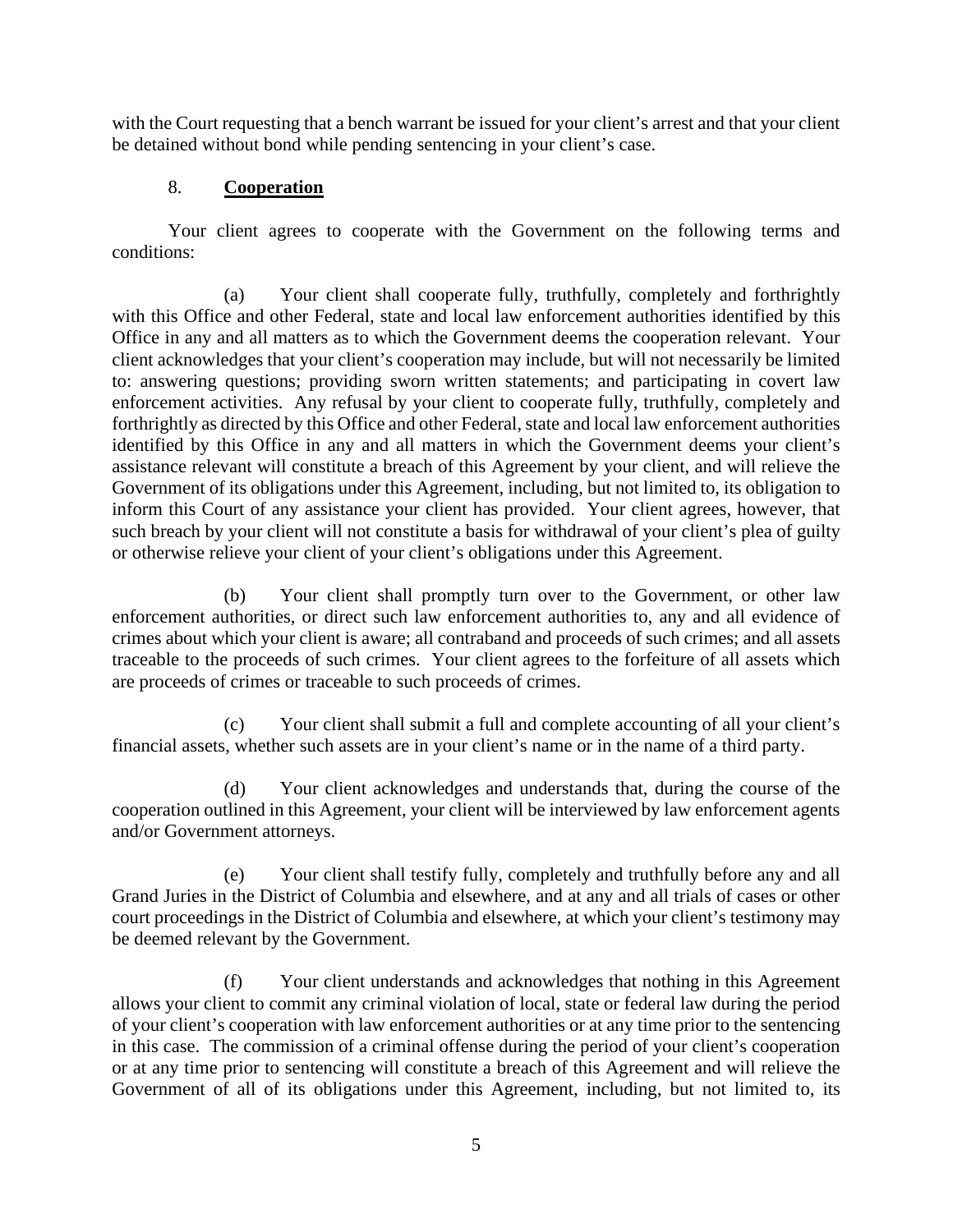obligation to inform this Court of any assistance your client has provided. However, your client acknowledges and agrees that such a breach of this Agreement will not entitle your client to withdraw your client's plea of guilty or relieve your client of the obligations under this Agreement.

Court.

(g) Your client agrees to abide by any and all release conditions imposed by the

## 9. **Waivers**

## A. **Statute of Limitations**

Your client agrees that, should the conviction following your client's plea of guilty pursuant to this Agreement be vacated for any reason, any prosecution, based on the conduct set forth in the attached Statement of Offense, that is not time-barred by the applicable statute of limitations on the date of the signing of this Agreement (including any counts that the Government has agreed not to prosecute or to dismiss at sentencing pursuant to this Agreement) may be commenced or reinstated against your client, notwithstanding the expiration of the statute of limitations between the signing of this Agreement and the commencement or reinstatement of such prosecution. It is the intent of this Agreement to waive all defenses based on the statute of limitations with respect to any prosecution of conduct set forth in the attached Statement of Offense that is not time-barred on the date that this Agreement is signed.

## B. **Trial Rights**

Your client understands that by pleading guilty in this case your client agrees to waive certain rights afforded by the Constitution of the United States and/or by statute or rule. Your client agrees to forego the right to any further discovery or disclosures of information not already provided at the time of the entry of your client's guilty plea. Your client also agrees to waive, among other rights, the right to plead not guilty, and the right to a jury trial. If there were a jury trial, your client would have the right to be represented by counsel, to confront and cross-examine witnesses against your client, to challenge the admissibility of evidence offered against your client, to compel witnesses to appear for the purpose of testifying and presenting other evidence on your client's behalf, and to choose whether to testify. If there were a jury trial and your client chose not to testify at that trial, your client would have the right to have the jury instructed that your client's failure to testify could not be held against your client. Your client would further have the right to have the jury instructed that your client is presumed innocent until proven guilty, and that the burden would be on the United States to prove your client's guilt beyond a reasonable doubt. If your client were found guilty after a trial, your client would have the right to appeal your client's conviction. Your client understands that the Fifth Amendment to the Constitution of the United States protects your client from the use of self-incriminating statements in a criminal prosecution. By entering a plea of guilty, your client knowingly and voluntarily waives or gives up your client's right against self-incrimination.

Your client acknowledges discussing with you Rule 11(f) of the Federal Rules of Criminal Procedure and Rule 410 of the Federal Rules of Evidence, which ordinarily limit the admissibility of statements made by a defendant in the course of plea discussions or plea proceedings if a guilty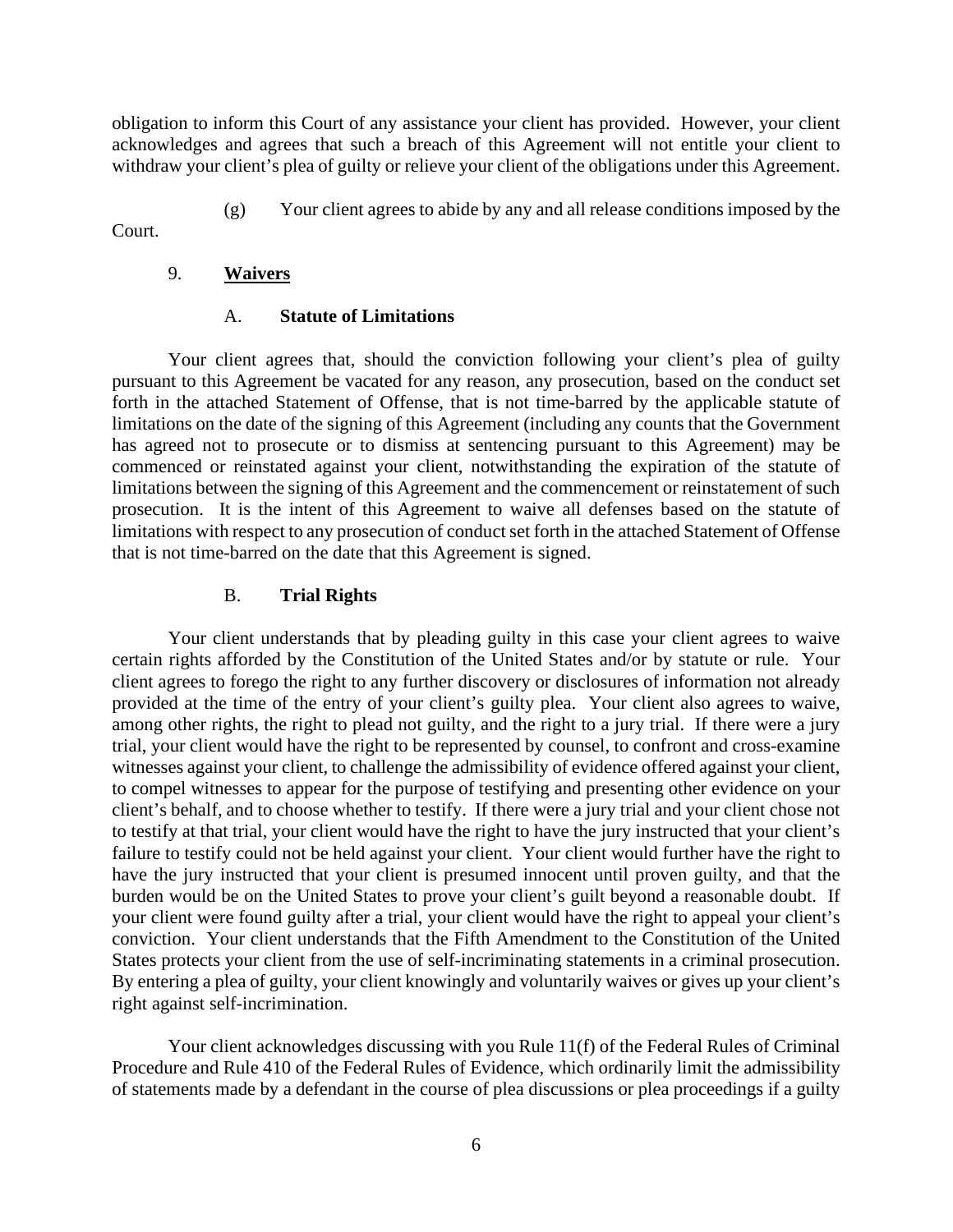plea is later withdrawn. Your client knowingly and voluntarily waives the rights that arise under these rules in the event your client withdraws your client's guilty plea or withdraws from this Agreement after signing it.

Your client also agrees to waive all constitutional and statutory rights to a speedy sentence and agrees that the plea of guilty pursuant to this Agreement will be entered at a time decided upon by the Government with the concurrence of the Court. Your client also agrees that the sentencing in this case may be delayed until your client's cooperation has been completed, as determined by the Government, so that the Court will have the benefit of all relevant information before a sentence is imposed. Your client understands that the date for sentencing will be set by the Court.

## C. **Appeal Rights**

Your client agrees to waive, insofar as such waiver is permitted by law, the right to appeal the conviction in this case on any basis, including but not limited to claim(s) that (1) the statute to which your client is pleading guilty is unconstitutional, and (2) the admitted conduct does not fall within the scope of the statute. Your client understands that federal law, specifically 18 U.S.C. § 3742, affords defendants the right to appeal their sentences in certain circumstances. Your client also agrees to waive the right to appeal the sentence in this case, including but not limited to any term of imprisonment, fine, forfeiture, award of restitution, term or condition of supervised release, authority of the Court to set conditions of release, and the manner in which the sentence was determined, with the exception of two circumstances: First, if the Court sentences your client above the statutory maximum, your client retains the right to appeal the sentence and the right to challenge his sentence in a collateral attack. Second, if the Court determines an applicable Guidelines range despite the parties' agreement that no guideline applies to this offense, your client and the Government retain the right to appeal the sentence and the manner in which it was determined and your client retains the right to challenge his sentence in a collateral attack. In agreeing to this waiver, your client is aware that your client's sentence has yet to be determined by the Court. Realizing the uncertainty in estimating what sentence the Court ultimately will impose, your client knowingly and willingly waives your client's right to appeal the sentence, to the extent noted above, in exchange for the concessions made by the Government in this Agreement. Notwithstanding the above agreement to waive the right to appeal the conviction and sentence, your client retains the right to appeal on the basis of ineffective assistance of counsel, but not to raise on appeal other issues regarding the conviction or sentence that are waived pursuant to the above agreement.

#### D. **Collateral Attack**

Your client also waives any right to challenge the conviction entered or sentence imposed under this Agreement or otherwise attempt to modify or change the sentence or the manner in which it was determined in any collateral attack, including, but not limited to, a motion brought under 28 U.S.C. § 2255 or Federal Rule of Civil Procedure 60(b), except to the extent such a motion is based on newly discovered evidence or on a claim based on the exceptions outlined in the paragraph above. Your client reserves the right to file a motion brought under 18 U.S.C. § 3582(c)(2), but agrees to waive the right to appeal the denial of such a motion.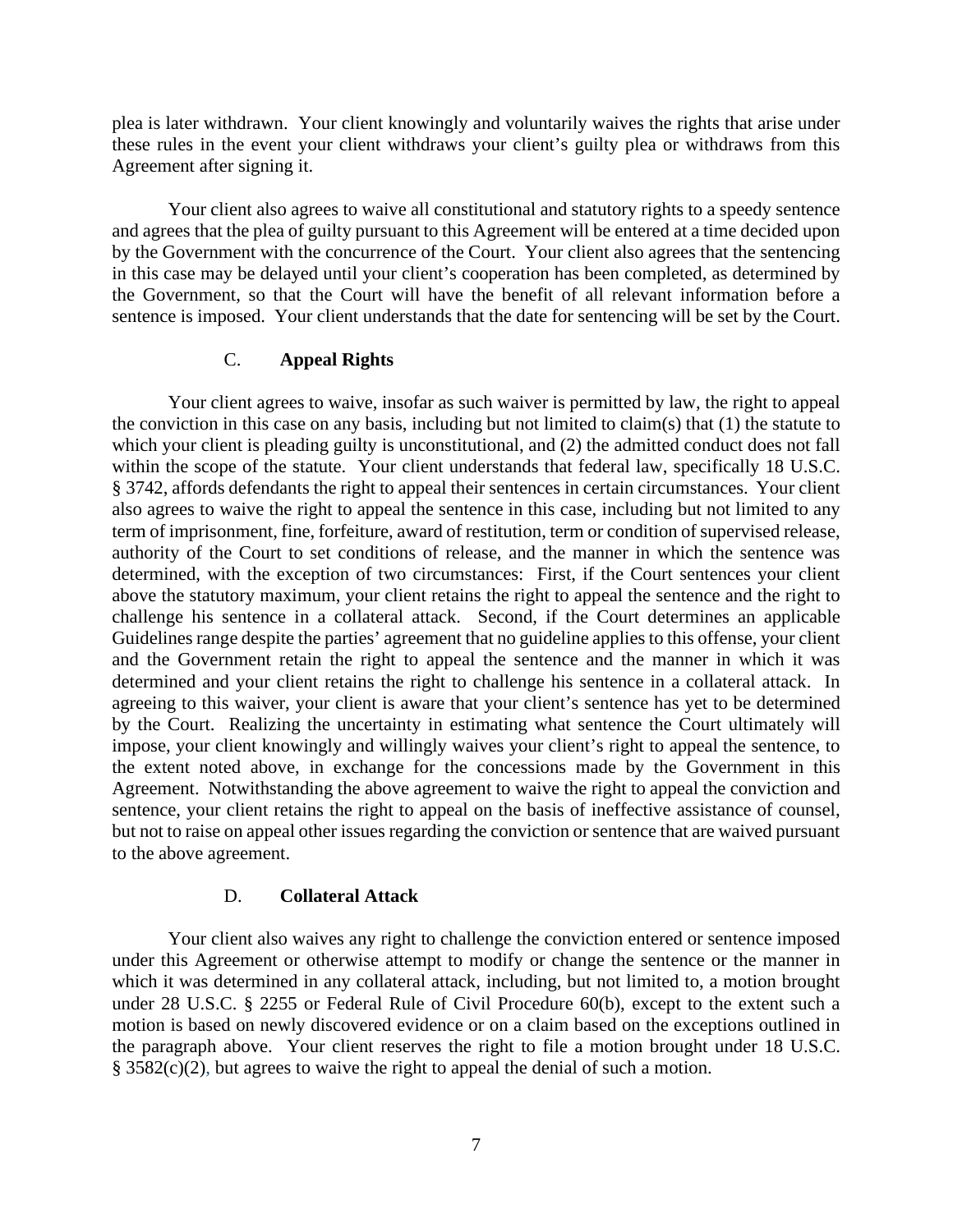#### E. **Witness Fees**

Your client further agrees to waive all rights, claims, or interest in any witness fee that your client may be eligible to receive pursuant to 28 U.S.C. § 1821(b) for your client's appearance at any grand jury, witness conference, or court proceeding, during the course of your client's cooperation pursuant to this Agreement or any term of your client's incarceration.

## 10. **Use of Self-Incriminating Information**

The Government and your client agree, in accordance with U.S.S.G. § 1B1.8, that the Government will be free to use against your client for any purpose at the sentencing in this case or in any related criminal or civil proceedings, any self-incriminating information provided by your client pursuant to this Agreement or during the course of debriefings conducted in anticipation of this Agreement and that this Agreement supersedes any prior agreement, including a "proffer" agreement, of the parties.

## 11. **Restitution**

Your client understands that the Court has an obligation to determine whether, and in what amount, mandatory restitution applies in this case under 18 U.S.C. § 3663A. Payments of restitution shall be made to the Clerk of the Court. In order to facilitate the collection of financial obligations to be imposed in connection with this prosecution, your client agrees to disclose fully all assets in which your client has any interest or over which your client exercises control, directly or indirectly, including those held by a spouse, nominee or other third party.

Your client understands and agrees that the restitution or fines imposed by the Court will be due and payable immediately and subject to immediate enforcement by the United States. If the Court imposes a schedule of payments, your client understands that the schedule of payments is merely a minimum schedule of payments and will not be the only method, nor a limitation on the methods, available to the United States to enforce the criminal judgment. If your client is sentenced to a term of imprisonment by the Court, your client agrees to participate in the Bureau of Prisons' Inmate Financial Responsibility Program, regardless of whether the Court specifically imposes a schedule of payments.

Your client certifies that your client has made no transfer of assets in contemplation of this prosecution for the purpose of evading or defeating financial obligations that are created by this Agreement and/or that may be imposed by the Court. In addition, your client promises to make no such transfers in the future until your client has fulfilled the financial obligations under this Agreement.

# 12. **Forfeiture**

(a) Your client agrees to a forfeiture money judgment in the amount of \$6.6 million, reflecting the proceeds from the offense set forth in the Statement of Offense, pursuant to a payment schedule to be set no later than the date of sentencing.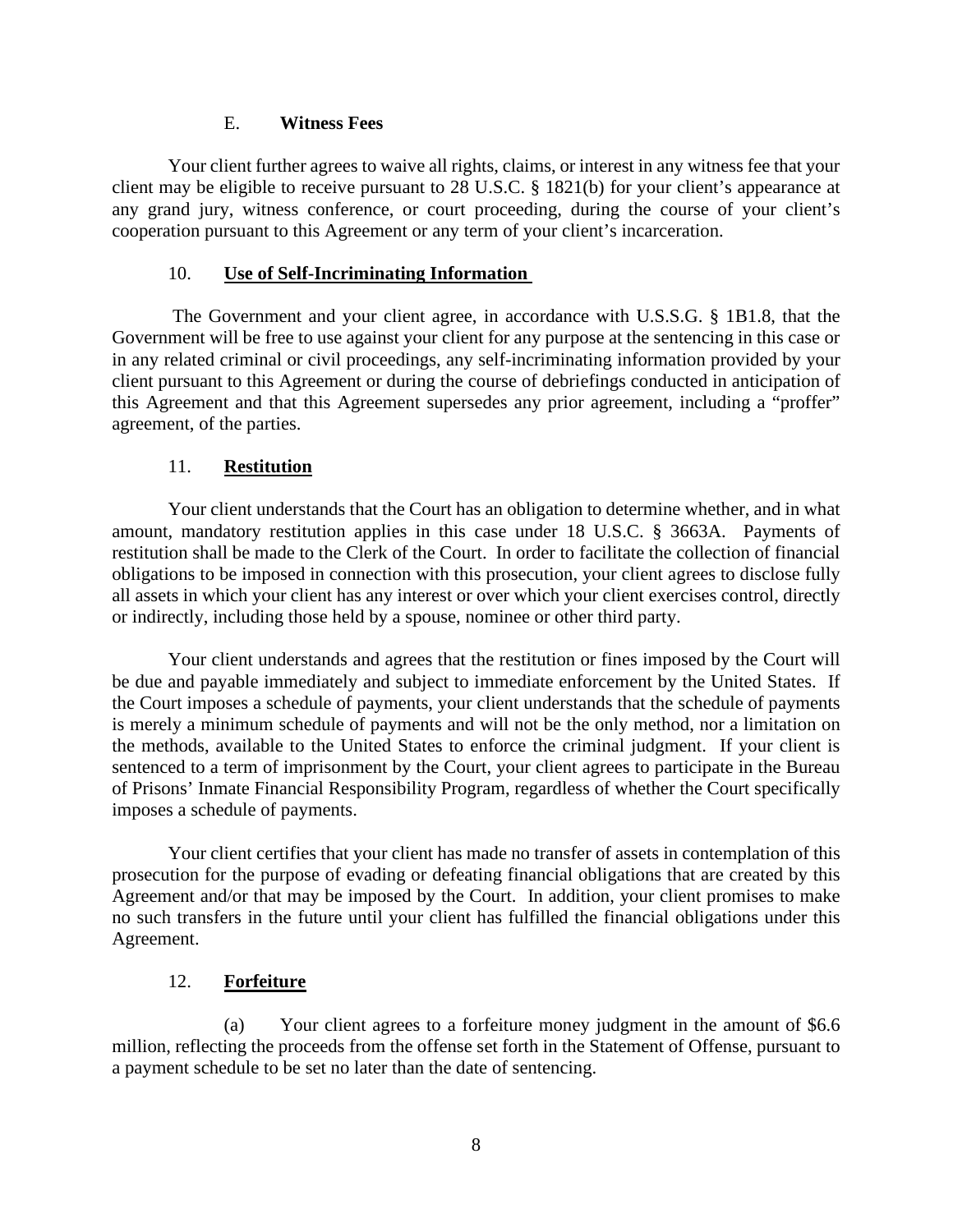(b) Your client agrees that the proffer of evidence supporting your client's guilty plea is sufficient evidence to support this forfeiture. Your client agrees that the Court may enter a Preliminary Consent Order of Forfeiture for this property at the time of your client's guilty plea or at any time before sentencing. Your client agrees that this Order will become final as to your client when it is issued and will be a part of his sentence pursuant to Federal Rule of Criminal Procedure 32.2(b)(4)(A).

(c) To satisfy the forfeiture, if your client does not meet the payment schedule to be set no later than sentencing, your client agrees that this Agreement permits the Government to seek to forfeit any of your client's assets, real or personal, that are subject to forfeiture under any federal statute, whether or not this Agreement specifically identifies the asset. Regarding any asset or property, your client agrees to forfeiture of all interest in: (1) any property, real or personal, which constitutes or is derived from proceeds traceable to the violation in Count One, to which your client is pleading guilty; (2) any substitute assets for property otherwise subject to forfeiture. *See* Title 18, United States Code, Section 981(a)(1)(C), Title 28, United States Code, Section 2461(c), and Title 21, United States Code, Section 853(p).

(d) If your client does not make payments pursuant to the payment schedule, your client agrees that the Government may choose in its sole discretion how it wishes to accomplish forfeiture of the property whose forfeiture he has consented to in this Agreement, whether by criminal or civil forfeiture, using judicial or non-judicial forfeiture processes. If the Government chooses to effect the forfeiture provisions of this Agreement through the criminal forfeiture process, your client agrees to the entry of orders of forfeiture for such property and waives the requirements of Federal Rule of Criminal Procedure 32.2 regarding notice of the forfeiture in the charging instrument, announcement of the forfeiture at sentencing, and incorporation of the forfeiture in the judgment. Your client understands that the forfeiture of assets is part of the sentence that may be imposed in this case, and he waives any failure by the Court to advise him of this, pursuant to Federal Rule of Criminal Procedure  $11(b)(1)(J)$ , at the time of his guilty plea.

(e) Your client agrees to take all necessary actions to identify all assets over which your client exercises or exercised control, directly or indirectly, at any time since March 2017 or in which your client has or had during that time any financial interest. Your client agrees to take all steps as requested by the Government to obtain from any other parties by any lawful means any records of assets owned at any time by your client. Your client agrees to provide and/or consent to the release of your client's tax returns from January 2017 to the present. Your client agrees to take all steps as requested by the Government to pass clear title to forfeitable interests or to property to the United States and to testify truthfully in any judicial forfeiture proceeding.

(f) Your client agrees to waive all constitutional and statutory challenges in any manner (including, but not limited to, direct appeal) to any forfeiture carried out in accordance with this Agreement on any grounds, including that the forfeiture constitutes an excessive fine or punishment.

(g) This Office agrees to make a non-binding recommendation to the Money Laundering and Asset Recovery Section at the Department of Justice that any monies obtained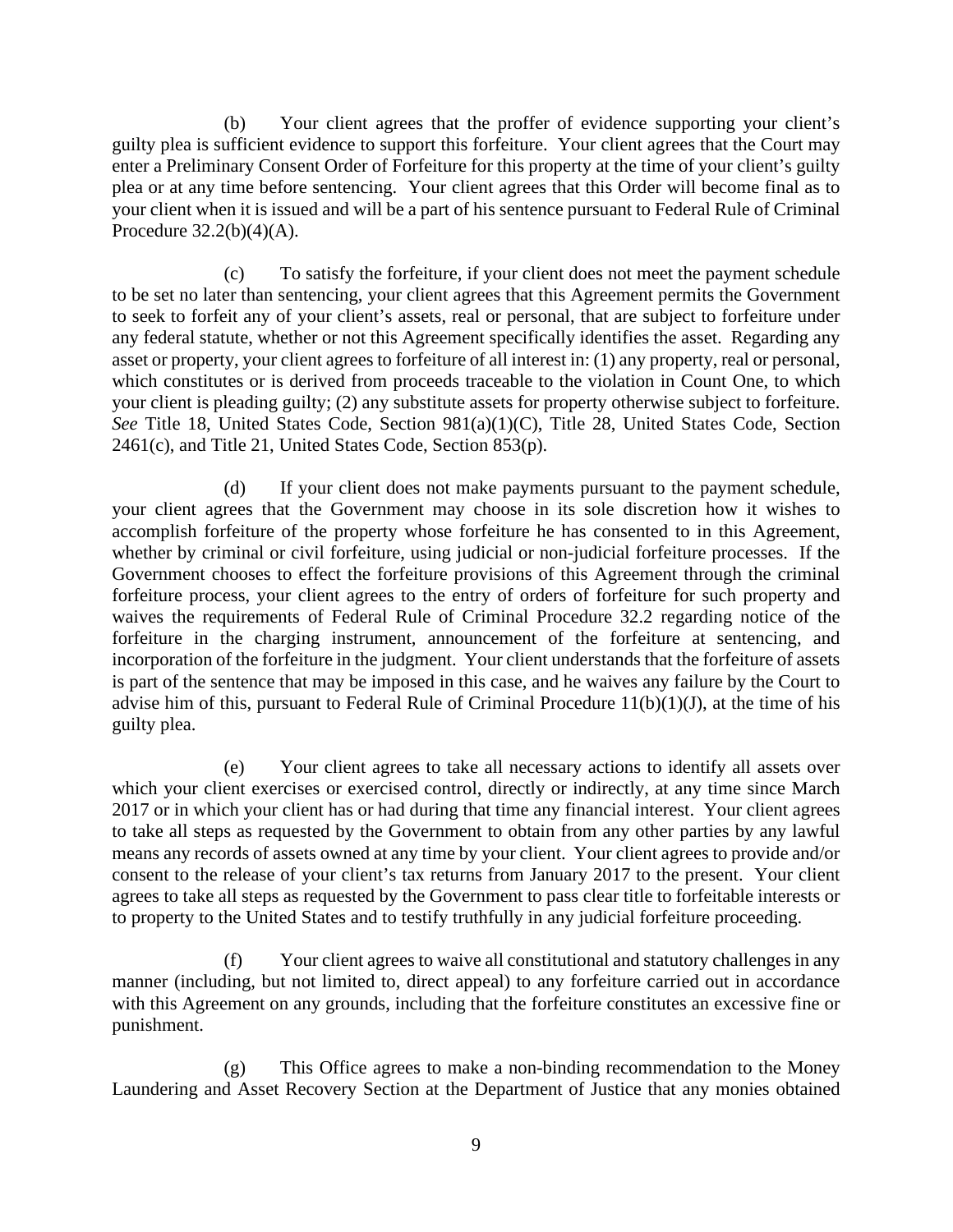from your client through forfeiture be distributed to the victims of the offense in accordance with any restitution order entered in this case. Your client understands that if this request is denied, your client will be liable to pay both the restitution and forfeiture judgments. Your client understands that forfeiture and restitution are separate obligations and that that the Court does not have the authority to offset them against each other.

#### 13. **Breach of Agreement**

Your client understands and agrees that, if after entering this Agreement, your client fails specifically to perform or to fulfill completely each and every one of your client's obligations under this Agreement, or engages in any criminal activity prior to sentencing, your client will have breached this Agreement. In the event of such a breach: (a) the Government will be free from its obligations under this Agreement; (b) your client will not have the right to withdraw the guilty plea; (c) your client will be fully subject to criminal prosecution for any other crimes, including perjury and obstruction of justice; (d) no motion pursuant to Section 5K1.1 of the Sentencing Guidelines or 18 U.S.C. § 3553(c) will be filed or sought; and (e) the Government will be free to use against your client, directly and indirectly, in any criminal or civil proceeding, all statements made by your client and any of the information or materials provided by your client, including such statements, information and materials provided pursuant to this Agreement or during the course of any debriefings conducted in anticipation of, or after entry of, this Agreement, whether or not the debriefings were previously characterized as "off-the-record" debriefings, and including your client's statements made during proceedings before the Court pursuant to Rule 11 of the Federal Rules of Criminal Procedure.

Your client understands and agrees that the Government shall be required to prove a breach of this Agreement only by a preponderance of the evidence, except where such breach is based on a violation of federal, state, or local criminal law, which the Government need prove only by probable cause in order to establish a breach of this Agreement.

Nothing in this Agreement shall be construed to permit your client to commit perjury, to make false statements or declarations, to obstruct justice, or to protect your client from prosecution for any crimes not included within this Agreement or committed by your client after the execution of this Agreement. Your client understands and agrees that the Government reserves the right to prosecute your client for any such offenses. Your client further understands that any perjury, false statements or declarations, or obstruction of justice relating to your client's obligations under this Agreement shall constitute a breach of this Agreement. In the event of such a breach, your client will not be allowed to withdraw your client's guilty plea.

#### 14. **Government's Obligations**

The Government will bring to the Court's attention at the time of sentencing the nature and extent of your client's cooperation or lack of cooperation. If the Court determines an applicable Guidelines range despite the parties' agreement that no guideline applies to this offense, the Government may move the Court to depart from any applicable Guidelines range pursuant to Section 5K1.1 of the Sentencing Guidelines.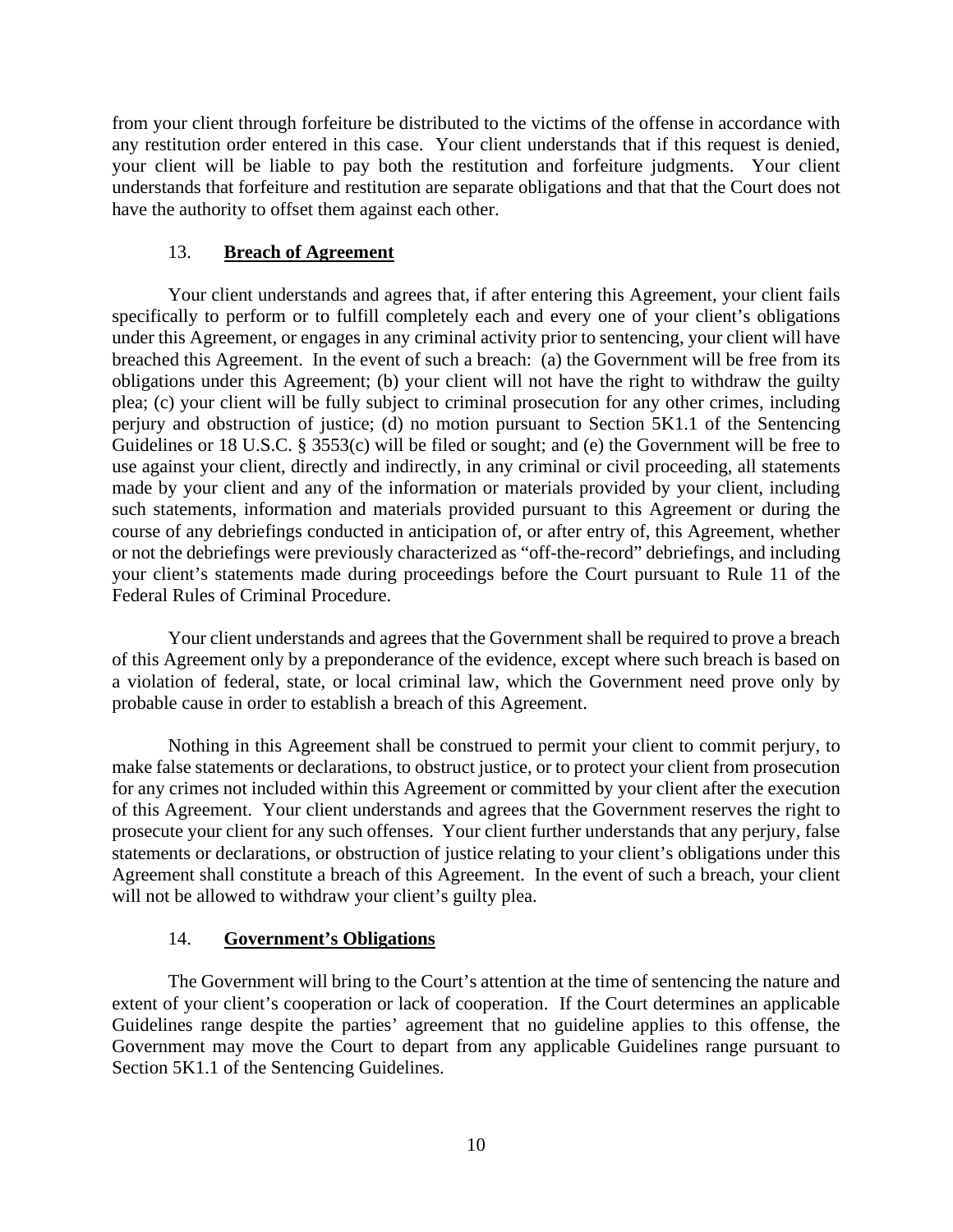The Government will evaluate the full nature and extent of your client's cooperation to determine whether your client has provided substantial assistance in the investigation or prosecution of another person who has committed an offense. If the Government determines that your client has provided such substantial assistance, it shall inform the Court. The determination of whether your client has provided substantial assistance is within the sole discretion of the Government and is not reviewable by the Court unless such determination is made in bad faith. In the event your client should fail to perform specifically and fulfill completely each and every one of your client's obligations under this Agreement, the Government will be free from its obligations under this Agreement, and will have no obligation to make any sentencing recommendation regarding any cooperation provided by your client.

#### 15. **Complete Agreement**

No agreements, promises, understandings, or representations have been made by the parties or their counsel other than those contained in writing herein, nor will any such agreements, promises, understandings, or representations be made unless committed to writing and signed by your client, defense counsel, and a representative from the Department of Justice, Criminal Division's Public Integrity Section.

Your client further understands that this Agreement is binding only upon the Department of Justice, Criminal Division and National Security Division, and does not bind any other state, local, or federal prosecutor. It also does not bar or compromise any civil, tax, or administrative claim pending or that may be made against your client.

If the foregoing terms and conditions are satisfactory, your client may so indicate by signing this Agreement and the Statement of Offense, and returning both to me no later than September 30, 2020.

Sincerely yours,

COREY R. AMUNDSON Chief, Public Integrity Section Criminal Division U.S. Department of Justice

By: */s/ John D. Keller*

John D. Keller Principal Deputy Chief Sean F. Mulryne Deputy Director, Election Crimes Branch Nicole R. Lockhart James C. Mann Trial Attorneys Public Integrity Section